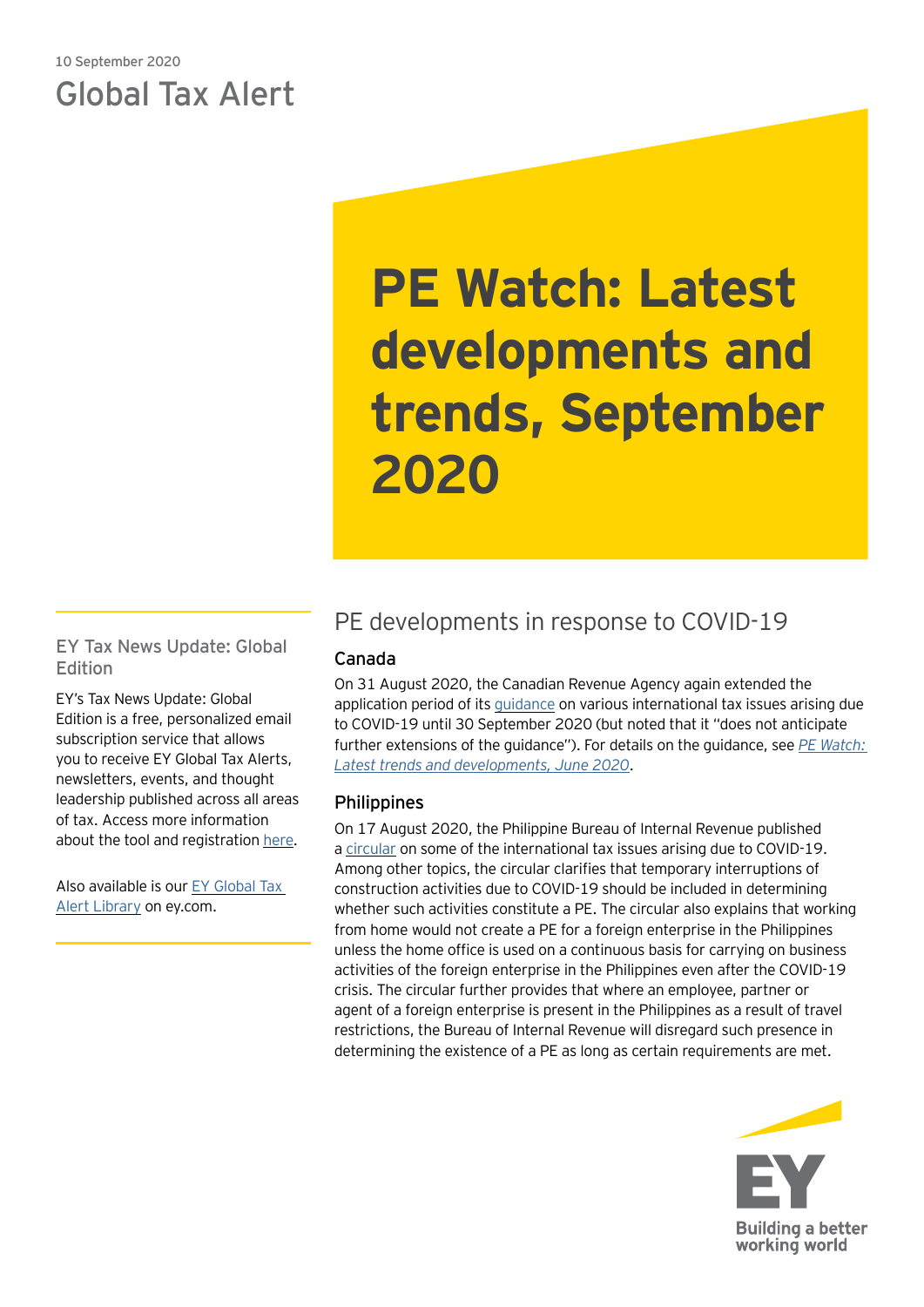However, if the employee, partner or agent were habitually concluding contracts in the Philippines on behalf of the foreign enterprise before the COVID-19 crisis, the Bureau of Internal Revenue would take a different approach. The circular includes an example to illustrate the guidance on agency PEs.

Finally, the circular includes a non-exhaustive list of relevant documents that taxpayers should maintain and submit to the Bureau of Internal Revenue in order to prove that the extended presence in the Philippines was due to COVID-19 travel restrictions.

## Tax Rulings

## Ukraine

On 13 August 2020, the State Tax Service (STS) of Ukraine issued a non-binding tax ruling (№3349/ІПК/99-00-05-05- 02-06) whereby it analyzes whether a person concluding contracts in Ukraine on behalf of a nonresident company creates a PE. In this ruling, a nonresident company entered into an agreement to buy agricultural products from a Ukrainian company. The nonresident company authorized its director, a foreign citizen who lives in Ukraine and has a temporary residency permit in Ukraine, to negotiate and conclude contracts on behalf of the company. Further, the nonresident company opened a bank account in Ukraine for making settlement payments under the agreement. The Ukrainian company wanted to know if the activities performed by the director would result in the creation of a PE for the nonresident company.

The STS replied to this ruling by referring to the general PE definition, which includes, among others, persons authorized by an agreement, other transaction, or by *de facto*, to negotiate terms and conditions (without any further material modification) of a transaction or to conclude contracts on behalf of, on the account of and/or for the benefit of a single nonresident company or its related nonresident parties. The STS noted that, the existence of a *de facto* authority to conclude contracts may be established if any of the following criteria is met:

- i) When a person receives and complies with mandatory instructions from the nonresident company.
- ii) The person uses the corporate e-mail of the nonresident company for communication with the nonresident company or any other third party with whom the nonresident company has already concluded or will enter into a transaction or agreement.
- iii) The person disposes, wholly or partly, the nonresident company's goods or other assets in Ukraine on the basis of the nonresident company's instructions.
- iv) The person has premises at their disposal for storage of goods acquired at the expense or belonging to the nonresident company.

Further, the STS indicated that a nonresident is not considered to have a PE in Ukraine if it carries out business activities through a resident intermediary, and such intermediary activities are in the ordinary course of the resident intermediary's business. However, if the resident intermediary acts exclusively or almost exclusively on the account, in the interest and/or for the benefit of one or more nonresident companies, which are related persons, the intermediary could qualify as an agent PE of such a nonresident or each of its related nonresidents. Lastly, the STS stressed that, once a PE has been determined, a PE should be treated as a separate taxpayer operating independently and calculate its profits in accordance to the general procedure in the Ukrainian Tax Code following the arm's-length principle.

On 10 August 2020, the STS issued another non-binding tax ruling (№3292/ІПК/99-00-05-06-02-06) whereby it analyzes whether a resident in Ukraine providing property management services to a nonresident taxpayer constitutes a dependent agent PE. In this ruling, a resident taxpayer in Ukraine receives payments from a nonresident taxpayer in return for services involving the conclusion and implementation of lease agreements on behalf of such nonresidents, rent collection, and the performance of the lessor's obligations and undertakings under the lease agreements. The taxpayer in Ukraine inquired whether its activities under the agency agreement could result in the creation of a PE in Ukraine for the nonresident taxpayer. The STS ruled that an agency agreement does not automatically create a PE for the nonresident taxpayer unless such activities carried out by the resident agent are primarily in favor of one particular nonresident or its related parties, in which case the nonresident taxpayer may create a PE.

On 1 July 2020, the STS also issued a non-binding tax ruling (No. 2644/6/99-00-05-05-02-06/ІПК), whereby it analyzes the tax consequences of payments made by a Ukrainian resident to nonresident companies for the provision of personnel in Ukraine. In this ruling, a resident in Ukraine entered into several agreements with nonresident companies to provide personnel to the resident in Ukraine.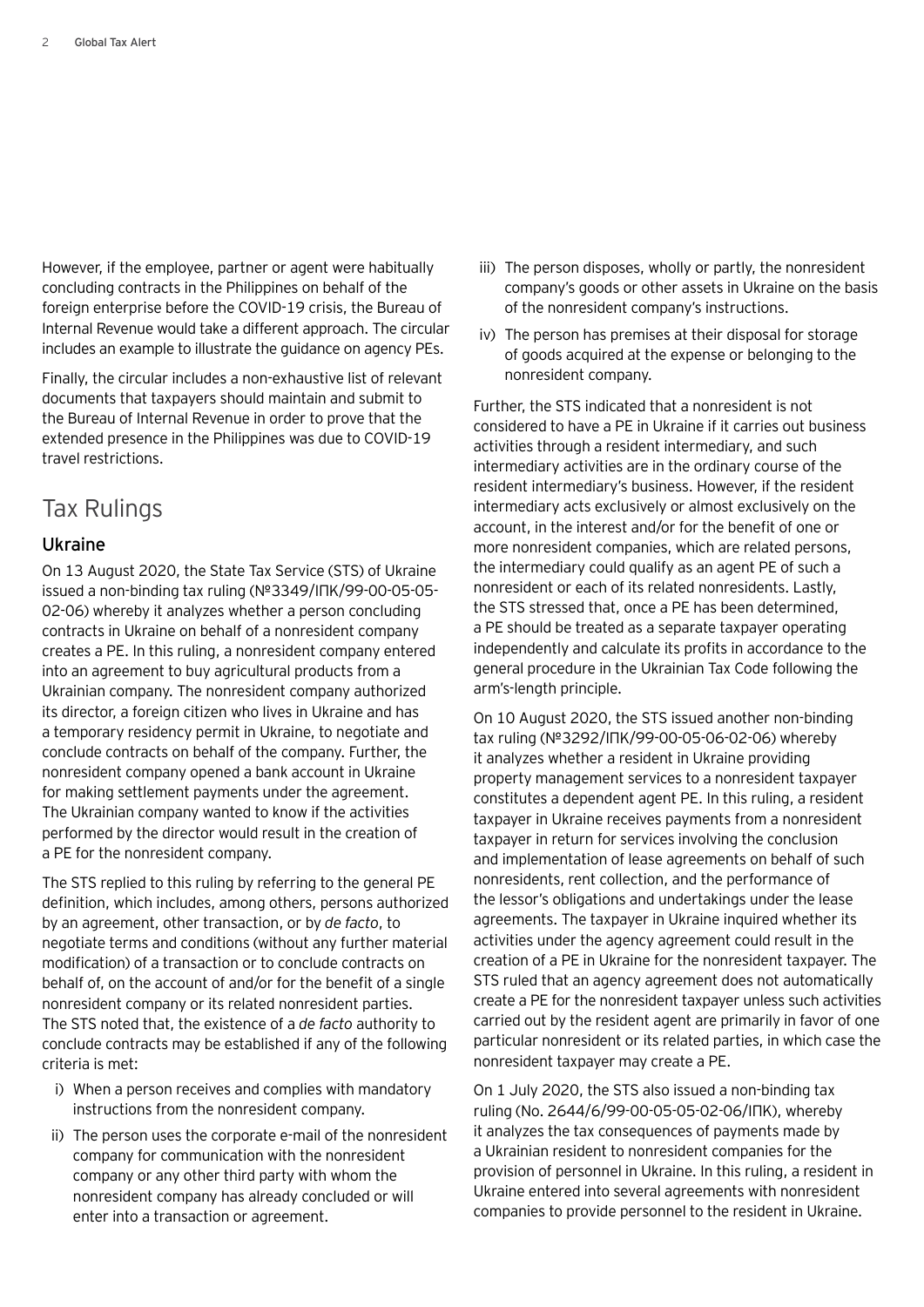The resident in Ukraine asked the STS whether the provision of personnel by nonresident companies would constitute a PE and therefore subject tax in Ukraine. Under the presented scenario, the STS concluded that if the activity of the nonresident companies consists exclusively in the provision of personnel at the disposal of third parties, then such activity should not constitute a PE.

## Domestic law PE developments

## Portugal

On 18 August 2020, Portugal published [Law 43/2020](https://dre.pt/application/conteudo/140431169) that establishes a temporary tax regime for income earned by non-tax residents with respect to the UEFA Champions League 2019/2020 finals held in Portugal. According to the law, nonresident entities organizing the UEFA Champions League, soccer teams, football players and technical team will be exempt from Corporate Income Tax and Personal Income Tax.

## Latin America

In recent months, some Latin American countries have modified certain regulations to deem as a dividend distribution the remittance of profits by a PE to its head office, namely Ecuador and Colombia. Ecuador published [Decree](https://www.fielweb.com/App_Themes/InformacionInteres/Decreto_Ejecutivo_No._1114_20200628144539.pdf) 1114 which, inter alia, deems the remittance of profits by a PE in Ecuador to its head office as a dividend distribution, and consequently such profits are subject to withholding tax at a 10% rate and 14% when the reporting of the ownership structure of the group is not fulfilled. The deemed dividend distributions from PEs to their head offices occur at the time the corporate income tax return of the PE is due (i.e., every year in April). This Decree follows the 2019 tax reform in Ecuador which introduced a dividend withholding tax from January 2020. Likewise, Colombia issued [Decree](https://www.funcionpublica.gov.co/eva/gestornormativo/norma.php?i=135490) 1054 that, among other items, clarifies that profits attributable to a PE and distributed to its head office are subject to dividend tax. Further, the Decree amends a number of regulations to adjust the taxation of PEs to not only cover Colombia source income attributable to the PE but also foreign source income.

See EY Global Tax Alert, *[Colombia issues regulation on](https://www.ey.com/en_gl/tax-alerts/colombia-issues-regulation-on-deferring-income-from-private-equity-or-collective-investment-funds-as-well-as-rules-on-permanent-establishments)  [deferring income from private equity or collective investment](https://www.ey.com/en_gl/tax-alerts/colombia-issues-regulation-on-deferring-income-from-private-equity-or-collective-investment-funds-as-well-as-rules-on-permanent-establishments)  [funds, as well as rules on permanent establishments](https://www.ey.com/en_gl/tax-alerts/colombia-issues-regulation-on-deferring-income-from-private-equity-or-collective-investment-funds-as-well-as-rules-on-permanent-establishments)*, dated 5 August 2020.

## Case Law

## United Kingdom

On 28 August 2020, the United Kingdom (UK) Court of Appeal (Civil Division) dismissed the taxpayers' appeal in *Irish Bank Resolution Corporation Ltd. and Irish Nationwide Building Society v HMRC* [\[2020\] EWCA Civ 1128](http://www.bailii.org/ew/cases/EWCA/Civ/2020/1128.html) to allow deductions of interest paid by two British branches of Irish banks. This case is primarily concerned with two companies registered in Ireland performing financial services through branches in the UK which rendered them liable to UK corporate tax. In previous years, Her Majesty and Revenue Customs (HMRC) disallowed in the branches' calculation of taxable profits some of the interest shown in the accounts of the branches as an expense of the borrowings made by the branches in order to finance their lending business for the period between 2003 and 2007. Consequently, the taxpayers appealed such disallowance in 2019 and 2017 with the Upper Tribunal and the First-tier Tribunal, respectively. HMRC's basis for disallowing the interest deduction was the use of the Capital Attribution Tax Adjustment (CATA), which includes attributing notional additional free capital to a PE in cases where it is said that a PE operating as a distinct and separate enterprise would have had a higher amount of free capital and therefore a correspondingly lower amount of borrowed capital. The result of applying the CATA in this case was to disallow interest paid to third parties.

The taxpayers claimed that the business profits provision of the UK-Ireland tax treaty (Article 8) entitled them to the deductions. In particular, the taxpayers argued that the business profits provision in the tax treaty did not allow the application of CATA (notional capital to the PEs). The essence of the taxpayer's argument that the application of Article 8 requires an assumption not only that the PE is engaged in the same or similar type of business to the one it actually carried on, but also that it should be taken to have traded with the same ratio of free to borrowed capital as it actually employed during the relevant accounting period.

The Court of Appeal rejected the argument from the taxpayers by saying that in order to operate the assumption that a PE is a distinct and separate enterprise the tax treaty did not prescribe how this assumption is to be carried out. The judge noted that although there may be a number of different ways of giving effect to Article 8, the CATA is undoubtedly one of them and there is nothing in the language of Article 8 which prevents that being adopted by the UK.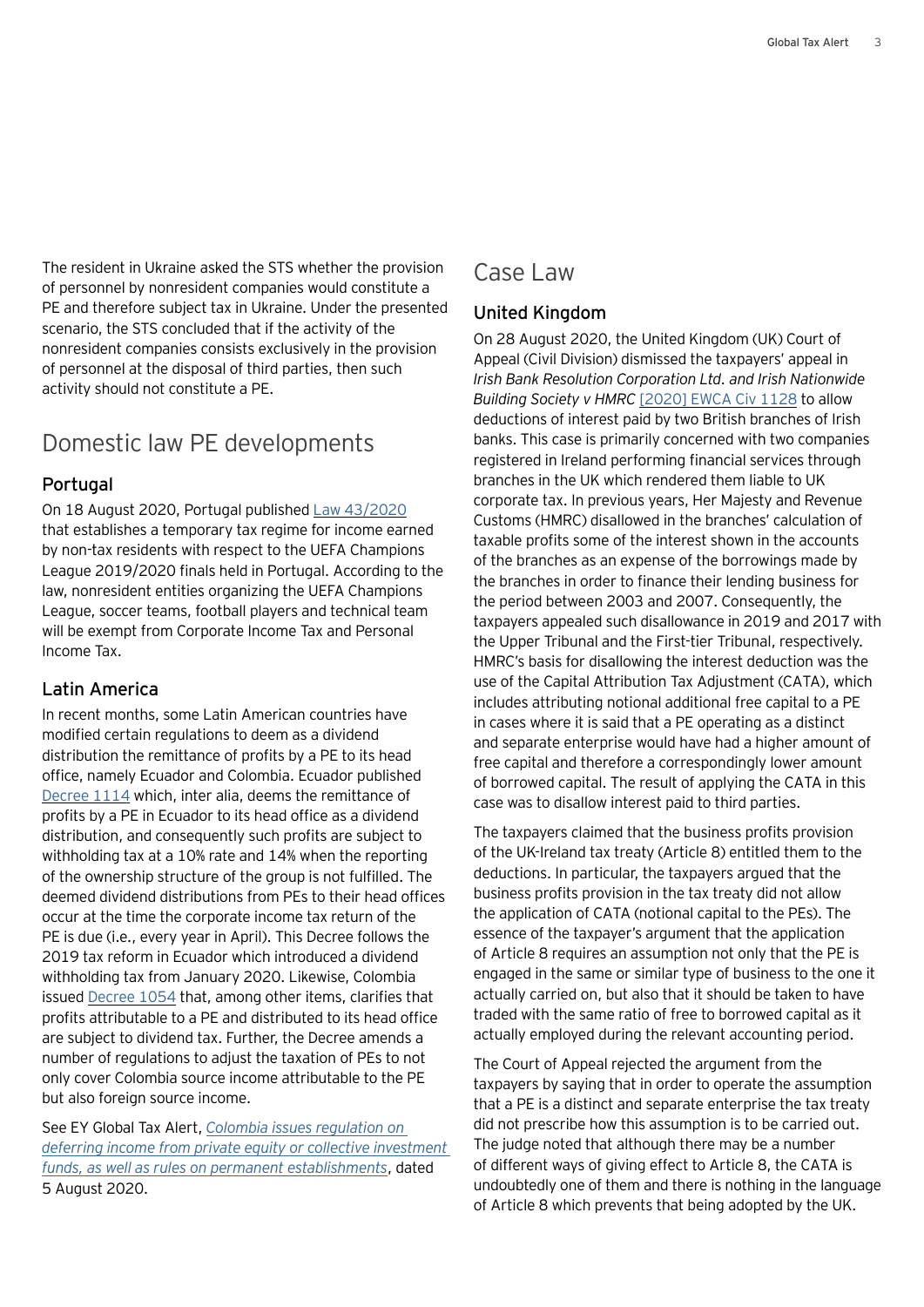For additional information with respect to this Alert, please contact the following:

## Ernst & Young Belastingadviseurs LLP, Rotterdam

- Ronald van den Brekel ronald.van.den.brekel@nl.ey.com
- Roberto Aviles Gutierrez roberto.aviles.gutierrez@nl.ey.com

## Ernst & Young Belastingadviseurs LLP, Amsterdam

• David Corredor-Velásquez david.corredor.velasquez@nl.ey.com

## Ernst & Young Solutions LLP, Singapore

• Chester Wee chester.wee@sg.ey.com

## Ernst & Young LLP (United States), Global Tax Desk Network, New York

• Jose A. (Jano) Bustos joseantonio.bustos@ey.com